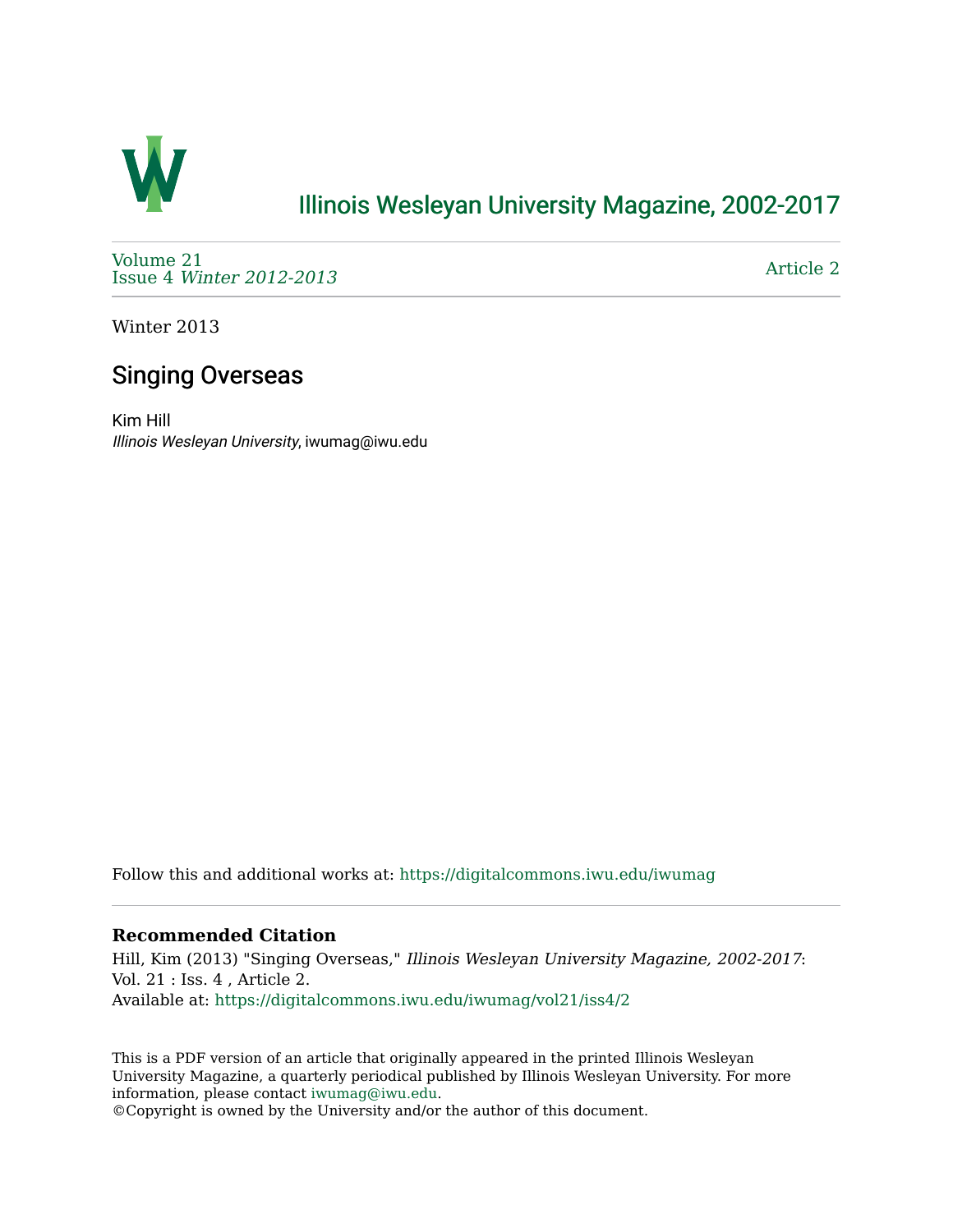## **Singing Overseas**

### **Apollo Quartet's South Pacific tour ended with a big bang**

#### **By KIM HILL**



**The 1960-61 Apollos were Gene (Michael) Cousins '62, Jim Stahly '62, Roger Rilling '63 and Doug Amman '61. Accompanist Sam Anliker '61 is seated in front.**

July 1962, on Christmas Island in the Indian Ocean. With goggles on and eyes shut tight, five young men from Illinois Wesleyan lie on their backs as the heat wave from a nuclear detonation 10 miles out hits them like someone opened the door to a gigantic oven. Seconds later, the huge concussion rolls over them.

These young men were not sailors or marines, but rather singers and musicians in the Apollo Quartet. Their witness of a nuclear test explosion was only one of their experiences during the quartet's eight-week tour entertaining troops in the South Pacific for the United States Special Services.

The Apollos of the 1961-62 school year occasionally discussed how they might parlay their college success into a post-college career, but no serious plans emerged until early in the spring semester, when a surprising opportunity arose. Early in 1962, a chance for something big fell into their laps.

Robert C. Price '50, a member of IWU's Admissions staff, had served with the Armed Forces Professional Entertainment Branch in Europe. He knew the Apollos might be able to secure a gig entertaining U.S. troops at bases around the globe. The quartet quickly determined an overseas tour could be a great opportunity. "We were kind of late to get into it, so the European spots were already booked up," Jim Stahly '62 recalls. "But there was an opportunity in the South Pacific."

The other Apollo members were Doug Amman '61, who was a graduate student at the time; Gene (Michael) Cousins '62; Roger Rilling '63 and Alan Harler '62, accompanist. The group left the day after graduation in June, not exactly as professionals because they were not paid, but it didn't really matter. Stahly says today that even as the 20-somethings they were then, the Apollos recognized this was a special, even once-in-a-lifetime opportunity.

The Special Services arranged for their flights (for many in the group, their first-ever plane trip) and lodging, most often on base. As they toured in Hawaii, Guam, Japan, Okinawa Island, Taiwan and Korea, they performed standards such as "There Is Nothing Like a Dame," "Lonesome, That's All" and "Ol' Man River." Stahly has preserved a poster from the tour announcing the Hawaiian show. It bills the "versatile" group's many talents, including soft-shoe numbers and comedy monologues.